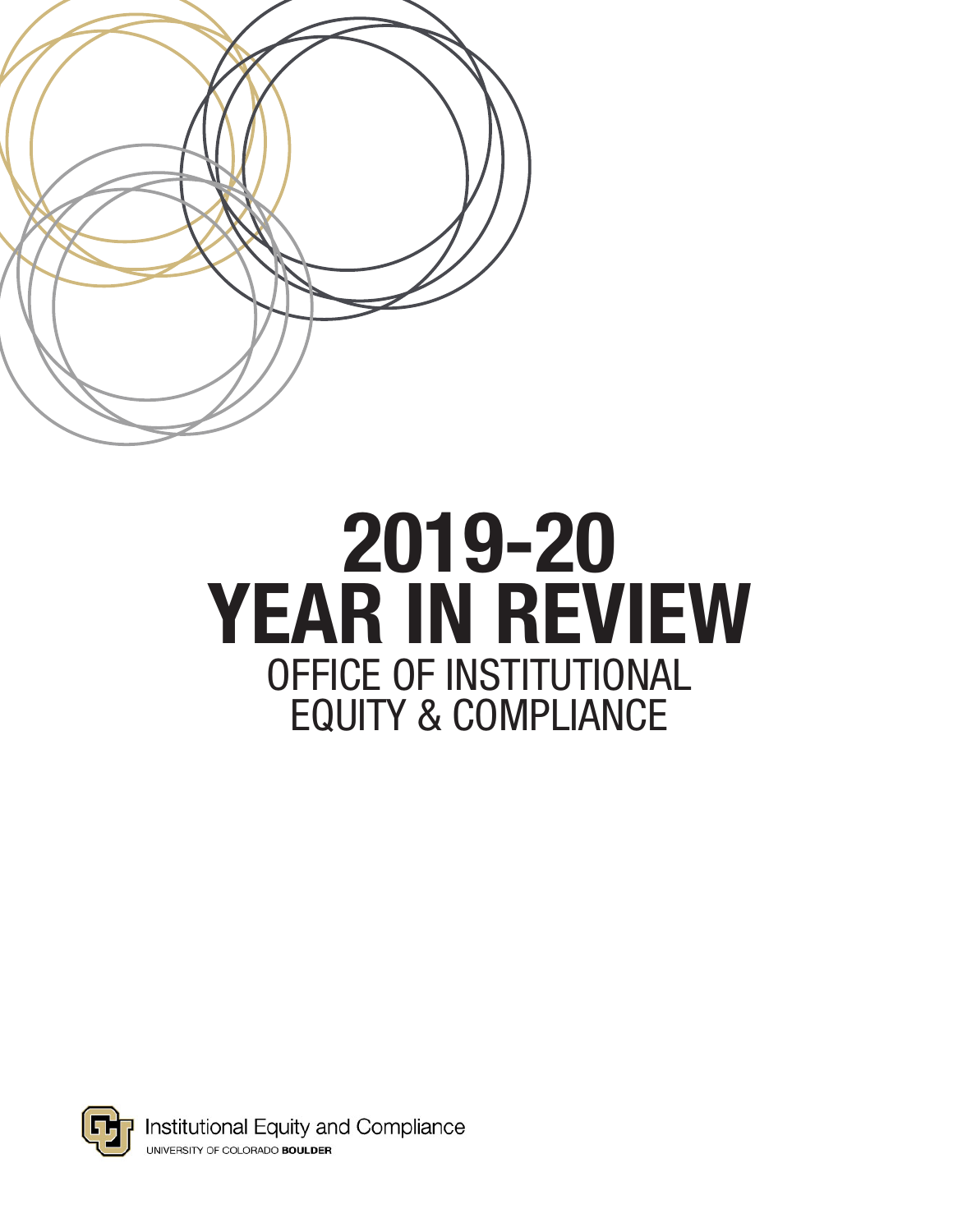# **OVERVIEW** About OIEC

OIEC consists of four units all aimed at creating an equitable, safe, and accessible campus community: Prevention Education and Assessment, Case Resolutions, Support and Safety Measures (formerly named Remedial and Protective Measures), and ADA Compliance. Like the entire university this year, the COVID-19 pandemic presented novel challenges for OIEC requiring adaptability and innovation. ADA Compliance created novel solutions to ensure uninterrupted equal access to constituents both on and off campus during these unprecedented times along with a new rubric to evaluate accommodations for employees in a remote setting. Case Resolutions altered procedures to seamlessly adjudicate matters in a virtual format including interviewing witnesses via video conference and utilizing an online file inspection protocol. Support and Safety Measures pioneered ways to support and accommodate students during remote learning while Prevention Education and Assessment pivoted to deliver content and skills to the campus community in a completely new format.

Along with the need to re-invent standard operations to meet the needs of the campus during the pandemic, this academic year also marked the release of new Title IX regulations necessitating major revisions to university policy and campus procedures that address sexual misconduct, as well as the redesign of campus-wide educational programs to reflect these changes. Moreover, OIEC responded to national and university imperatives to expand our efforts to address systemic underrepresentation, become more diverse and inclusive, and to promote a culture of anti-racism. Top priorities for our office included integrating bystander intervention skills into mandatory online training for all campus constituents, launching a novel restorative justice program in response to incidents of protected-class harassment with broad campus impact, and creating crosscampus partnerships and new internal initiatives to forge ahead on the Campus Inclusion, Diversity and Excellence in Academics (IDEA) Plan and support the IDEA Council.

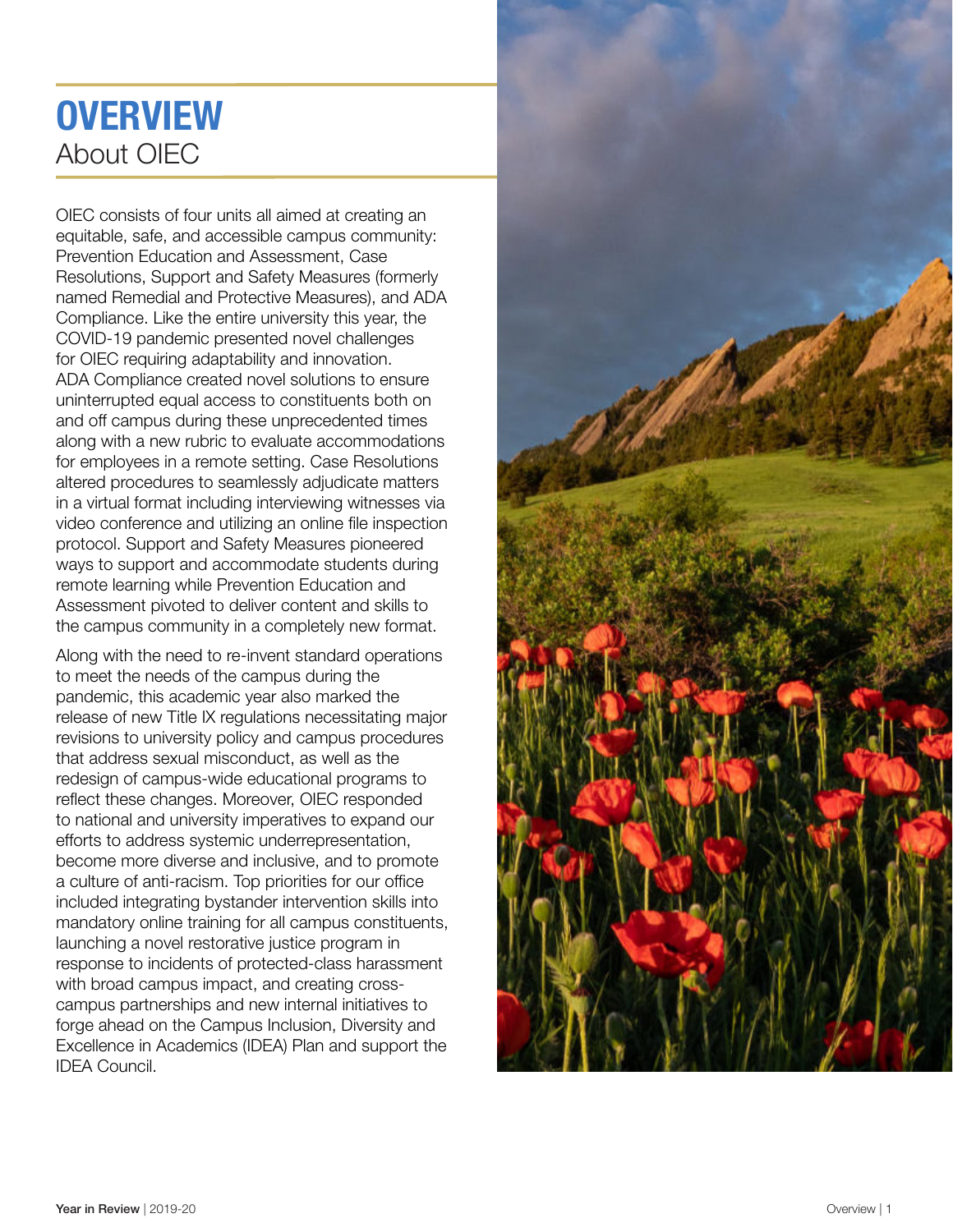SHAPE TOMORROW'S LEADERS Emphasize fair and equitable practices in enforcing CU Boulder policy and ensure accessibility across campus.

#### Prevention Education and Assessment

During the 2019-20 academic year, OIEC conducted 177 live training sessions for over 15,000 students, faculty, staff, and visitors. An additional 16,000 individuals completed an online training course created by OIEC's Prevention Education and Assessment team.

2019 marked the 11th year of facilitating the Effective Bystander Skills Training for all incoming CU students. Each year OIEC collects data on students' experiences of the program and the results consistently show that the session has a positive impact. Over 5,000 first year students responded to the post-training assessment, and in response to questions about program efficacy, 93% of students reported that they will be able to notice more situations where people need help including recognizing problematic behaviors at a party, 86% of students reported that they have more skills to help someone in a difficult situation, and 82% of students responded that they will be more likely to help others as a result of the training.

Building on this feedback, along with research showing applicability of bystander skills to a myriad of situations, OIEC integrated education on effective bystander intervention skills into all of the online training for students, staff, and faculty, which fulfilled Action No. Item 3 of the Chancellor's Eight Action Items to improve anti-racism, diversity, inclusion, and equity on campus. OIEC monitored and tracked the campus requirement that everyone at CU complete this new training during the summer and fall of 2020. Re-designing the online course at this time simultaneously addressed the need to align OIEC's training program with updated policies and to ensure compliance with the new Title IX regulations.

#### Case Resolutions

In response to new Title IX regulations as well as evolving federal case law requiring live cross-examination in cases of sexual misconduct, OIEC partnered with a committee of university stakeholders to create and implement an entirely new Sexual Misconduct, Intimate Partner Violence, and Stalking Policy along with revised campus Resolution Procedures. Effective August 14, 2020, the updated policy and procedures

continue to allow OIEC staff to investigate sexual misconduct allegations both on and off campus (including allegations of assault, harassment, exploitation, intimate partner violence, and stalking), provide supportive measures to both parties, assess safety considerations to determine whether emergency removals are necessary, and require mandatory reporting by designated employees. Major changes include revised definitions of prohibited conduct to ensure compliance with federal regulations, the ability for parties to receive and review their case files electronically, the opportunity for live cross examination at a hearing presided over by a Colorado judge, and the appointment of advisors to both parties free of charge.

During the 2019-20 year (July 1, 2019 through June 30, 2020), OIEC continued to see a high volume of reported cases. A total of 1,458 cases were reported either directly or by a third party. OIEC responds to every report; cases are resolved formally, informally, and through our support services. When the report falls outside of the policies enforced by OIEC, OIEC connects reporters to campus resources that can address their concerns. In addition to these cases, OIEC received several hundred reports regarding alleged racist or culturally insensitive social

Associate Vice Chancellor of OIEC, Valerie Simons chaired the State Sexual Misconduct Advisory Committee, which was tasked with reviewing Title IX changes and publishing reports recommending changes to policies and procedures for state institutions of higher education.

"A better group of experts in this subject area could not have be chosen. We are so appreciative of the [C]ommittee's many hours of work, passion, expertise and thoughtfulness in crafting [their] report[s]. It was an honor to listen in on their meetings!"

*- Colorado Dept. Higher Ed. Representative*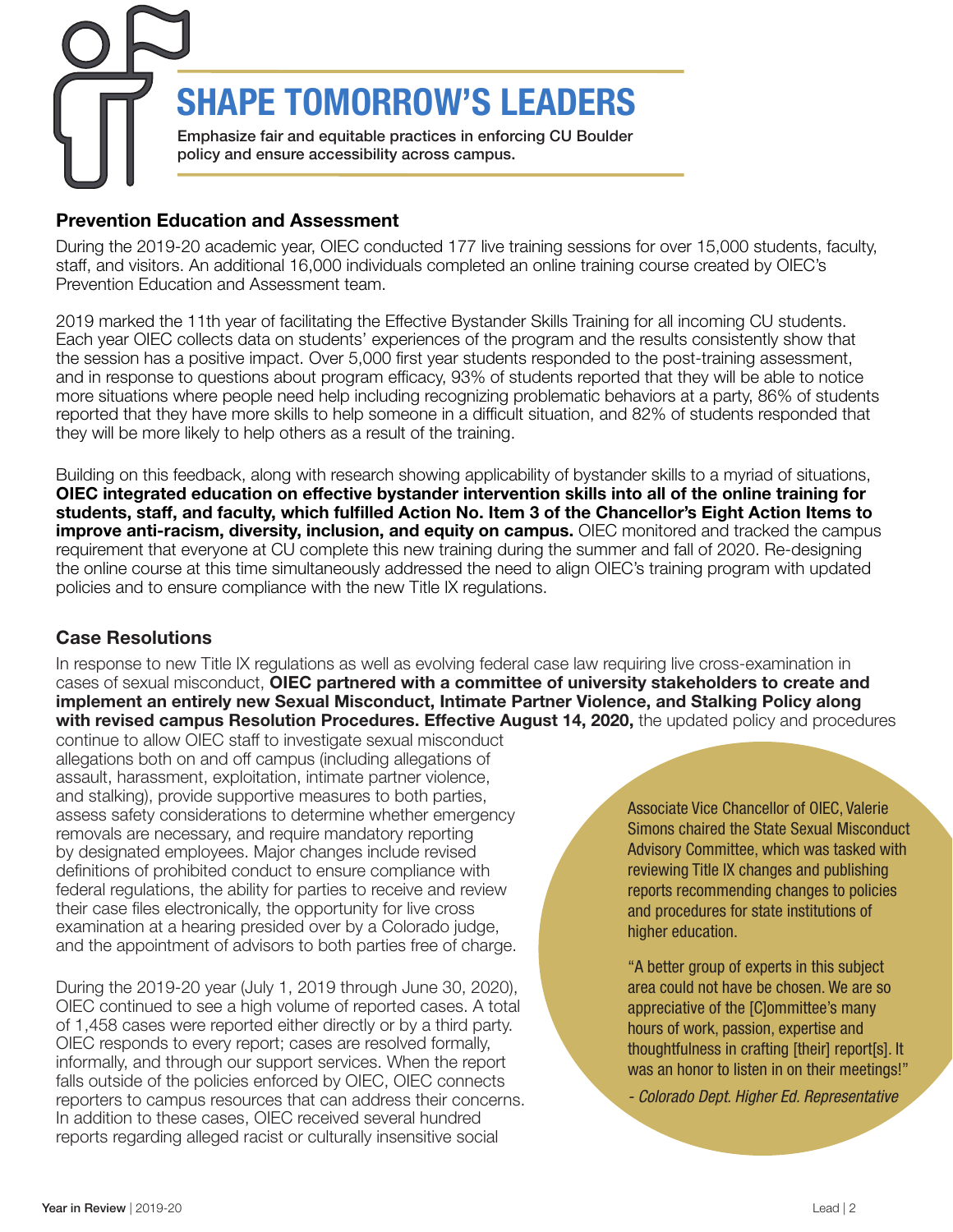media posts by current or incoming students. This trend prompted OIEC to explore, and ultimately create, **a restorative justice option** to address microaggressions and other identity focused conduct in a way that promotes acceptance of responsibility and encourages remediation of individual and community harm. Building upon the existing restorative justice model offered by Student Conduct and Conflict Resolution, this restorative justice option offers a new way for respondents to take accountability for their actions including developing an agreement of action steps to remediate impact.

#### Support and Safety Measures

The new Title IX regulations sparked not only the revision of OIEC's case adjudication procedures, but also the revision of procedures for ensuring that confidential support measures are offered, assessed, and documented in every case. Additionally, OIEC updated procedures to ensure that all emergency removals are evaluated consistently and in accordance with due process. OIEC provided trainings to campus partners including Department Chairs, Deans, CUPD, and Athletics to highlight the importance of **prompt reporting** and the need for evaluation by OIEC prior to taking any disciplinary or removal actions.

This year, in response to reports of protected class identity-focused graffiti and vandalism, the Support and Safety Measures unit worked to streamline the process for addressing these types of incidents under the Campus Use of University Facilities (CUUF) Policy, while balancing First Amendment speech rights.

"I wanted to thank you for joining us earlier this week for our training. We really value our partnership with your office and your continued support of helping us provide the best student experience we can during these times. Thank you again for sharing your expertise with us so we are better prepared for the upcoming year."

*- Employee*

"As always, I appreciate all your hard work, thoughtfulness, and fairness that you show the individuals with whom you support!"

*- Campus Partner Collaborating on a Case*

Support and Safety Measures continues to co-chair the Conduct Review Committee (CRC) which reviews the applications of prospective students with criminal history and seeks to remove historic barriers to higher education. Key initiatives this year included implementing training to mitigate unconscious bias for the all CRC members who review applications and developing a new rubric for CRC to ensure consistency and transparency with admissions decisions.

 $\frac{66}{10}$  direction of … the things you're doing at CU Boulder<mark>, ,</mark> I was referred to CU Boulder and told you are a model institution that provides equitable student support services and programs through a campus office that serves both complainants and respondents, as opposed to services that focus primarily on complainants. I am looking at establishing such an office/program here … and was hoping you could point me in the

*– Administrator at Peer Institution*

#### ADA Compliance

Since January 2020, ADA Compliance has overseen 527 separate disability and accessibility related matters involving outreaches, consultations, use of the interactive process, and the implementation of accommodations for campus employees and visitors. This year, 139 of these matters have directly related to COVID-19, including 60 cases resulting in an interactive process to evaluate novel accommodations for employees **during the pandemic.** ADA Compliance was also responsible for providing captioning and/or sign language interpretation for 110 campus events.

ADA Compliance also partnered with Disability Services to pilot a first-time training session for graduating students who have utilized academic accommodations during their educational experience. The training focused on preparing students for the shift from being a student to starting their careers by explaining the differing standards between academic accommodations and employment accommodations. ADA Compliance reviewed examples of workplace accommodations, some possible ways accommodation requests may be assessed in future places of employment, and available public resources for employees who have disabilities. The session will likely be expanded upon to ensure that graduating students with disabilities are aware of the ADA and have the tools necessary to self-advocate as they transition into their careers.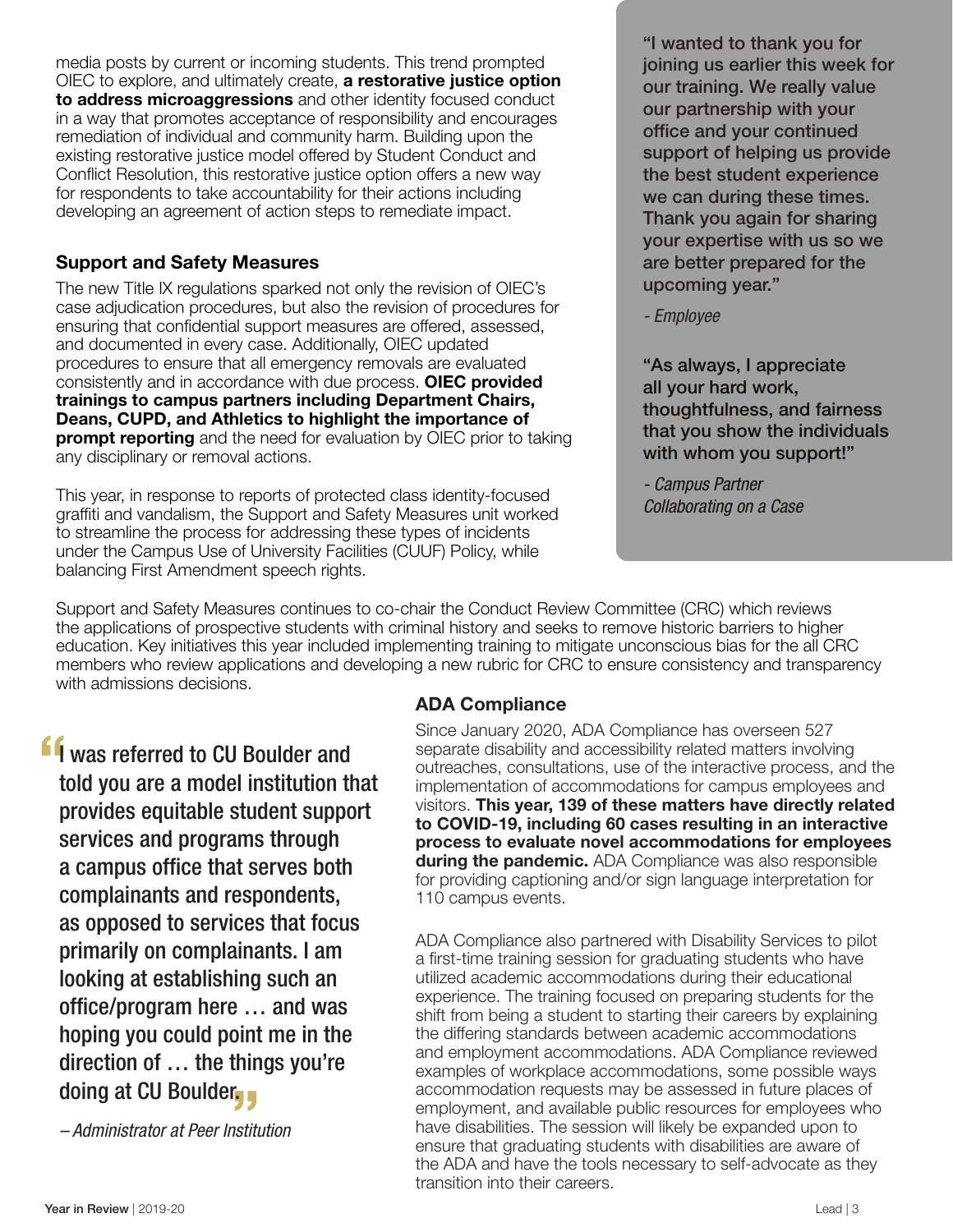INNOVATE

Conduct research and assessment to develop and expand nationally recognized and evidence-based best practices across units, innovate and serve as thought leaders on campus, and provide support and guidance as subject matter experts.

#### Prevention Education and Assessment

This year OIEC continued to facilitate a range of skill-based educational workshops for the campus. Innovative offerings included a program on communicating across difference and managing difficult conversations along with an evolved Culture Reset workshop for departments needing to establish or re-establish norms and agreements for a positive and inclusive workplace culture. In response to a tremendous increase in requests for the Recognizing and Mitigating Unconscious Bias workshop,

OIEC found ways to migrate this offering to virtual platforms in order to continue to meet campus demands during the COVID-19 pandemic.

OIEC also pioneered new resources and training materials specifically designed to support inclusion in the classroom including a Guide on Establishing Course Expectations and Managing Classroom Dynamics for course leaders to help them establish prosocial and antiracist course norms and more effectively address disruptive and offensive comments made by students.

Through administration of the Campus Workplace and Culture Survey to all campus research institutes and ten academic departments, OIEC's assessment team helped departments identify and address problems with incivility, microaggressions, and identity-based harassment and discrimination both in the workplace and academic environments. Administration of this instrument has also supported the campus IDEA Plan by providing benchmarking data for all campus populations, and going forward, evidence of progress towards meeting the goals of creating a more inclusive campus community.

"Thank you so much for putting the Difficult Conversations training online and leading all of those sessions for us. It's important for … people to have access to the skills, and maybe more importantly to know there are resources available for them. You also made a difference to the people with whom you spoke afterwardsthank you for being available for longer than expected. I learned a lot through your coaching too. People are very thankful for the help and I'm very thankful for you!"

*- Institute Director*

#### Case Resolutions

The procedural changes prompted by the new Title IX regulations, coupled with the need to operate remotely during COVID-19, resulted in several innovative solutions. Together with other university stakeholders, OIEC designed a systemwide remote hearing model where advisors to parties can cross-examine witnesses and test the credibility of evidence provided during the course of the investigation. In October 2020, OIEC hosted a full day "mock hearing" based on a fictitious fact pattern to test remote technology, allow a Hearing Officer to gain familiarity with CU's policies and procedures, and to learn from the feedback of participants and observers about how to improve the process prior to utilizing this model in a live case. Additionally, as the Title IX regulations require the University to appoint advisors to each party at no cost, OIEC explored and identified various options to develop a sustainable advisor "pool" for parties who do not otherwise have advisors to conduct crossexamination.

#### Support and Safety Measures

Support and Safety Measures partnered with Case Resolutions to initiate a campus working group to review and evaluate the existing background check practices for prospective tenure track faculty members. Ultimately, this group designed a more effective process for future implementation in which prospective faculty members are required to disclose substantiated findings of sexual misconduct before they are hired. This new faculty reference check process also provides guidelines for the campus to ask former employers about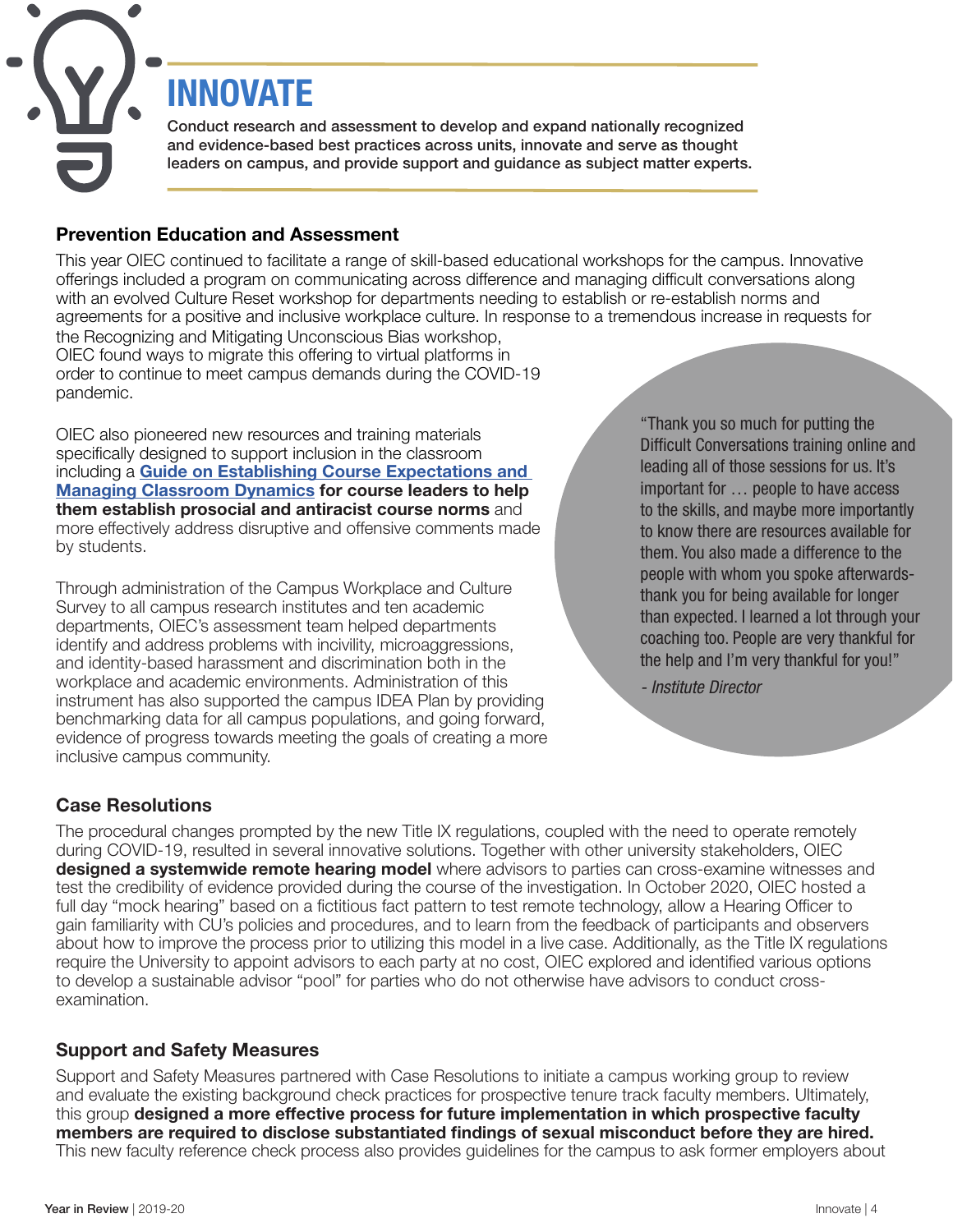an applicant's conduct in a previous appointment. This will enable CU Boulder to make better hiring decisions by exposing any concerning behavior that might not be discovered through a traditional background check or letters of reference.

Additionally, in an effort to better understand the academic trajectory of student respondents after their case is addressed by OIEC, Support and Safety Measures partnered with OIEC's Prevention Education and Assessment unit to analyze sexual misconduct cases from 2016-20 in order to determine whether the degree and type of Support and Safety Measures involvement affects a student's academic performance after their case has closed. This project involves using a matched sample of students who share the same demographics, background characteristics, and entry year as the students in the OIEC respondent pool, but who did not have contact with our office. In this way, we will be able to compare the outcomes of the two groups who will only differ in having been reported to OIEC. We will use this information to inform not only the ways we support student respondents during a case, but also to consider what kinds of additional supports they may need after their case has concluded.

#### ADA Compliance

ADA Compliance, like many campus resources, faced new and unforeseen challenges as COVID-19 pandemic precautions changed the way and locations in which many university employees do their jobs. ADA Compliance navigated this new landscape by partnering with other departments including Human Resources, Disability Services, and Faculty Relations to design processes for workplace accommodations as well as other leave options that became available as a result of the pandemic. ADA Compliance also evaluated new accommodation requests in light of the State of the Colorado Executive Order, which directs employers to grant reasonable accommodations to employees who are vulnerable for high risk of infection from COVID-19 due to a medical condition. As employees' work locations and individual safety needs changed throughout the year, ADA Compliance assessed all requests for accommodations specific to these unique circumstances.

ADA Compliance provided numerous virtual trainings to campus departments regarding the accommodations process and supervisory responsibilities including but not limited to CUPD, Campus HR Liaisons, Housing and Dining Services, and colleges. Shifting to a virtual training format offered opportunities for broader distribution of presentation materials through a pre-recorded format and illuminated frequently asked questions that will be proactively answered through future website updates.

ADA Compliance built a professional relationship with the Autism Society of Colorado to be able to better connect employees with Autism Spectrum Disorder to resources in the community.

"Thank you very much for your excellent sessions. To be honest, I was originally skeptical about communication training over [Z]oom, but both sessions turned out to be very good! In addition, the training sessions also serve to remind us the importance of communications in this difficult time!"

*- Employee*

"This is easily the best email I have ever gotten in my life. Thank you…. Everything else looks so amazing—thank you for being incredibly wonderful at your job!"

*- Employee Seeking Accommodations*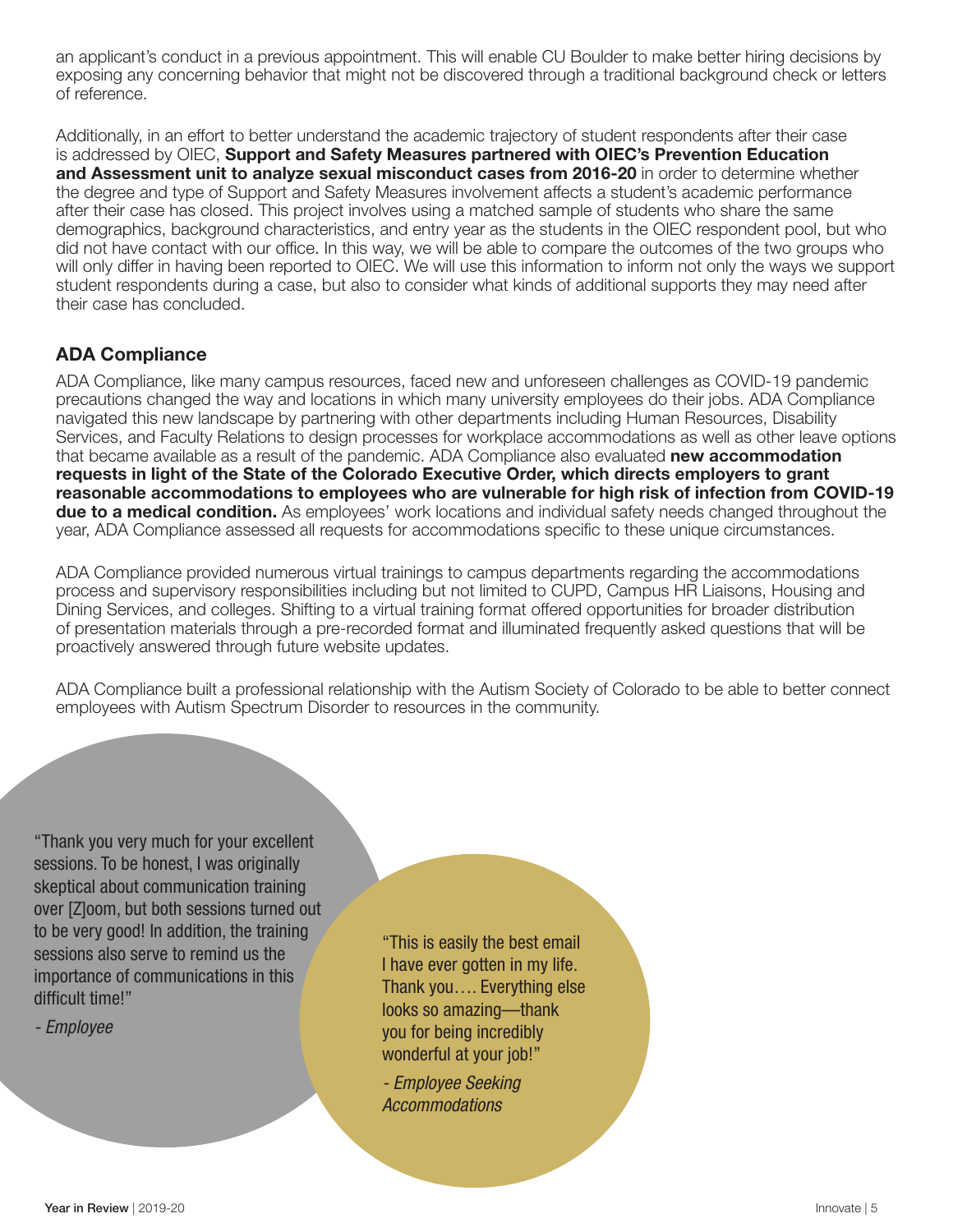

# POSITIVELY IMPACT HUMANITY

Collaborate with on and off campus stakeholders to maximize prevention efforts and ensure a continuum of support and response that fosters a safe and non-discriminatory environment.

#### Prevention Education and Assessment

OIEC continued to refine the **Campus and Workplace Culture Survey (CWC Survey)** for students, staff, and faculty based on additional data collection, statistical analyses, and feedback from constituents. The set of unitspecific recommendations for taking action on the results was expanded and a literature review of the research on incivility was incorporated into the report. During the 2019-20 fiscal year, the CWC Survey was administered to the A&S social science units, all campus research institutes, and the Physics department resulting in almost 2,000 additional participants who have completed the survey. This was the second CWC Survey administration for both CIRES and LASP and the results were used to show areas of improvement at both institutes and to strengthen ongoing interventions to address persisting concerns. The CWC Survey has become a core tool for the Academic Review and Planning self-study process, and starting in 2020, it will be administered one year ahead of the review in order to give units time to reflect on the results and recommendations.

"I am so thankful … for all the work that you have done to help graduate programs understand their climate survey results, including understanding the most actionable aspects of the results at the departmental level. You've both played a vital role in improving graduate student climate on campus, and I'm extremely grateful."

*- Executive Vice Provost for Academic Resource Management*

OIEC also prepared a comparative analysis of the 2014 graduate climate survey results with the 2019 CWC Survey results for doctoral students in social sciences using 16 items that were identical across the two surveys. OIEC worked closely with the Graduate School to assist with directing efforts for improving the experience of graduate students and performed additional analysis of the 2014 survey results. Improvements were seen in areas that are considered to be very challenging to influence; the 2019 survey revealed substantial improvements in areas such as feeling respected and having a sense of community and belonging. Graduate School efforts to address issues like salary, timing of pay, student fees, and peer-topeer mentoring appears to have helped PhD students feel like their concerns matter.

#### Case Resolutions

OIEC continues to provide subject matter expertise to departments from the time a case is reported by helping them manage complicated and nuanced allegations, de-escalate situations, and strategize about the best course of action. This focus on increased communication and collaboration between investigators, appointing authorities, and other

campus stakeholders early in the process resulted in many successful interventions that addressed misconduct and impact without the need to proceed to a formal investigation. *While the overall number of matters reported to OIEC has continued to rise since 2015, the number of allegations requiring formal investigation has decreased, with a 23 percent decrease in the number of formal investigations this year from the prior year. This collaborative effort has also led to the implementation of individualized approaches to resolving matters resulting in support for a more inclusive environment for the CU Boulder community as a whole.*

Key examples include:

- Partnering with Residence Life to jointly meet with student respondents residing in campus residence halls to discuss the impacts of alleged behaviors on both their housing and student status
- Partnering with appointing authorities to jointly meet with staff members to address both allegations of protected-class harassment and other performance concerns to provide more comprehensive approach to addressing employee performance
- Partnering with Human Resources and OIT to make changes to campus systems that allow employees greater control over their records to reflect their preferred/affirmed name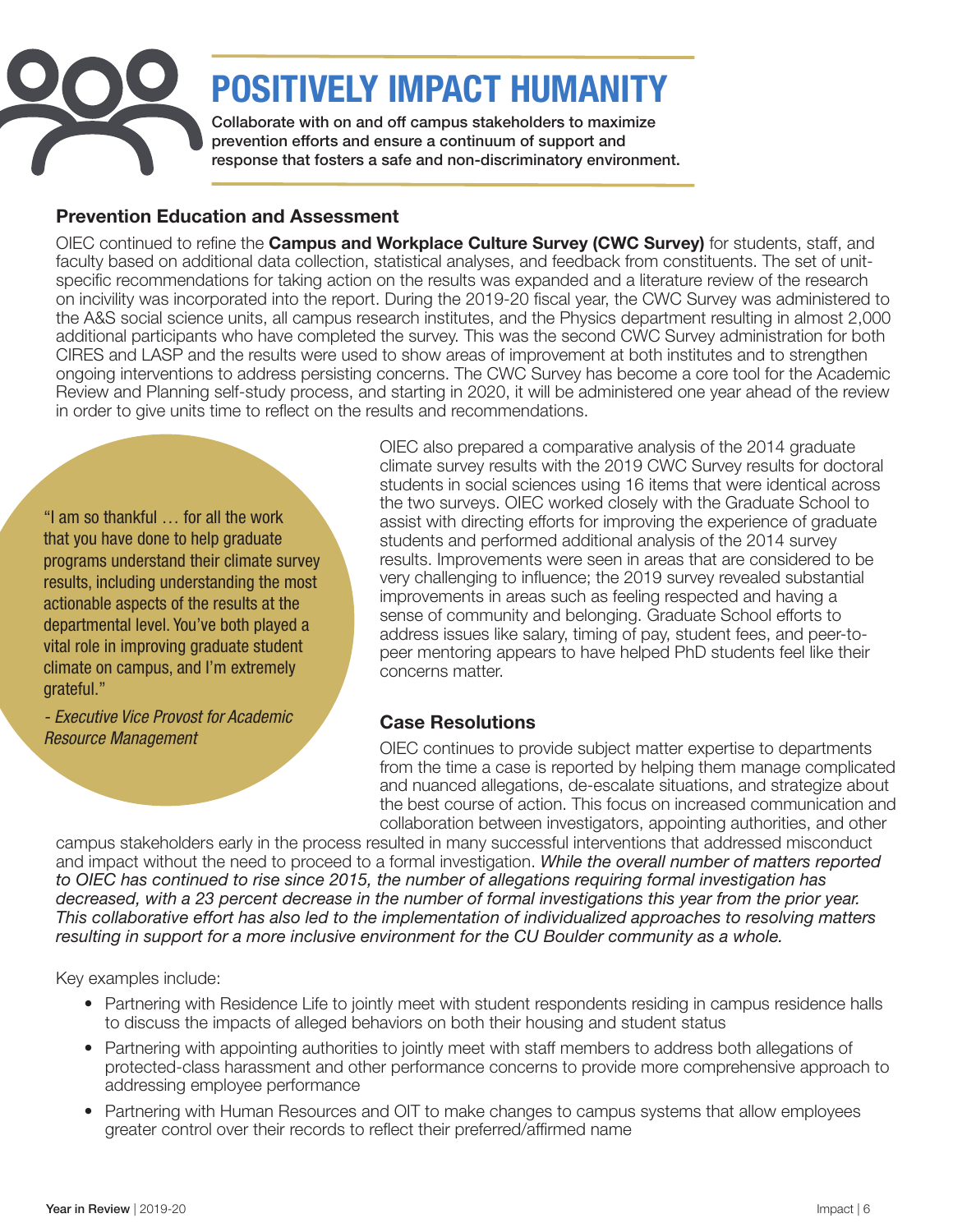#### Support and Safety Measures

Support and Safety Measures remains focused on assisting students, faculty and staff with a multitude of needs during the case resolutions process. This includes engaging in the interactive process with parties to provide accommodations such as re-locations and course changes in order to help remediate the effects of a hostile environment as well as initiating emergency removals when necessary to ensure campus safety. Support and Safety Measures continues to be one of only a handful of offices on campus that engages in regular after-hours and weekend support including the use of a 24-hour phone number so that campus departments and administrators can reach out during emergencies and receive immediate response.

This year the Support and Safety Measures unit worked with several different campus partners to develop a comprehensive disclosure statement on student petition forms to enhance transparency about how and when matters are reported to OIEC. This allows individuals to have a greater understanding as to how CU Boulder will respond to disclosures of discrimination, harassment, and sexual misconduct and better positions individuals to make an informed decision about providing this information to offices on campus.

"Your impact changed my entire last year of my college career for the better. I really appreciate everything you've done to stand up for people like me!"

*- CU Student*

"…thank you for what you do, it truly made a huge difference in my life and I honestly do not think I would be enrolled at CU anymore if it were not for OIEC."

*- Student Complainant*

Other initiatives aimed at creating positive impact for the CU Boulder community included participating on the system-wide Pride Committee, the IDEA Council, and by instructing first-year Engineering classes with curriculum around adjusting to college life and advocating for social justice initiatives.

"You are so amazing and sincerely it feels like the only person who has my back."

*- Employee Seeking Accommodations*

"Thanks again for all you do—you're really getting me through all this!"

*- Employee Seeking Accommodations*

#### ADA Compliance

Due to the COVID-19 pandemic and new safety measures implemented on campus, ADA Compliance received a range of novel accommodation requests related to safety measures. ADA Compliance collaborated closely with Environmental Health and Safety and CU Risk Management to navigate these new types of accommodation requests to find solutions that prioritize a safe and inclusive workplace environment. ADA Compliance implemented a proactive approach to responding to the pandemic by providing example language and guidance to departments, supervisors, and individuals on enforcement of new campus precautionary measures while also ensuring individuals with disabilities have the appropriate resources to request accommodations if needed.

ADA Compliance coordinated and provided captioning and ASL interpretation for a record number of events and meetings during a time in which most campus operations moved to virtual or remote status. This included captioning of the Spring 2020 Commencement for which the ADA used technology to provide captioning not only in English, but also in Spanish. This improved accessibility and ensured that native Spanish speakers and their families could more fully enjoy the commencement experience.

ADA Compliance continued its representation on the Campus Construction Committee and consulted with project planners on multiple campus improvements to mitigate interruption and prevent barriers to access.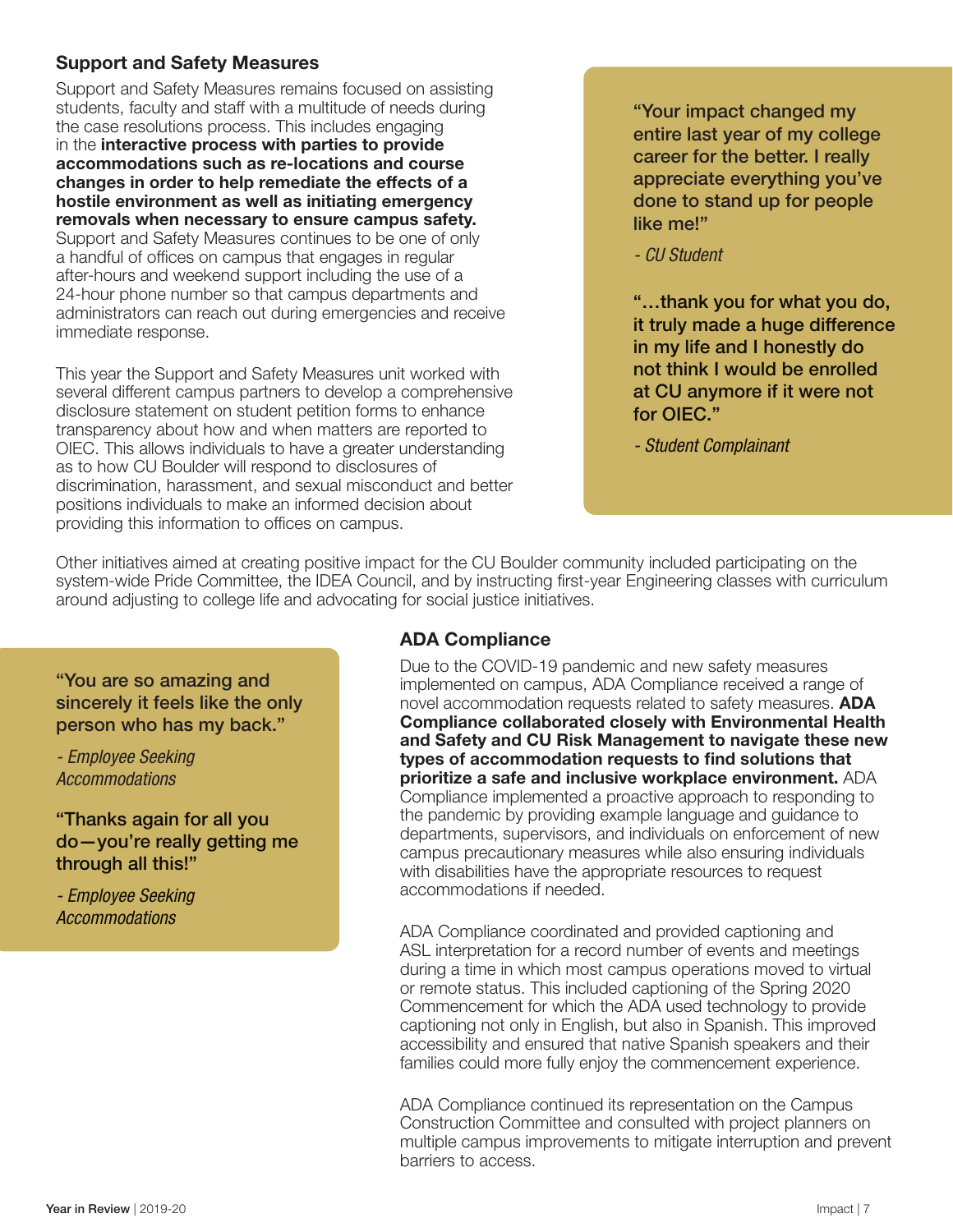

## CULTIVATING INCLUSIVE EXCELLENCE

Striving to achieve inclusive excellence and a culture of anti-racism.

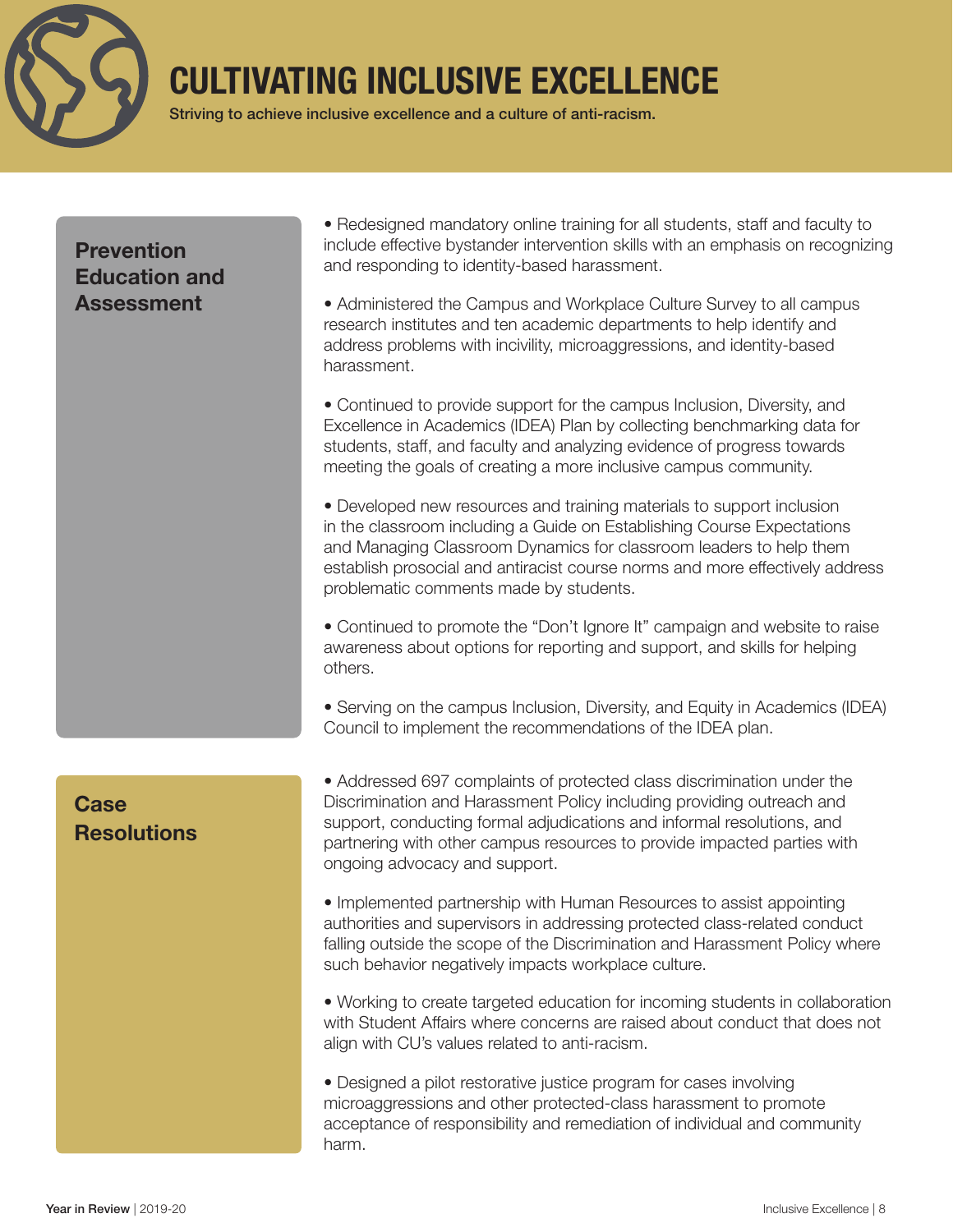### Support and Safety Measures

• Continued to chair the Campus Climate Response Team (since 2016) to address and respond to broad campus impact of protected-class harassment.

• Streamlined process for swiftly addressing racist graffiti/vandalism reports under the Campus Use of University Facilities (CUUF) Policy, while balancing First Amendment speech rights.

• Continued to co-chair the Conduct Review Committee (CRC) that reviews the applications of prospective students with criminal history and seeks to remove historic barriers to higher education.

• Implemented implicit bias training for the all CRC members who review applicants and developed a new rubric for CRC to ensure consistency and transparency with admissions decisions.

• Chaired a working group to develop a proposal for faculty and staff affinity groups for underserved populations on campus in order to help with recruitment and retention of diverse employees.

• Serving on the campus-wide Inclusion, Diversity, and Equity in Academics (IDEA) Council to implement the recommendations of the IDEA plan.

• Participated on the system-wide Pride Committee that planned and supported this LGBTQ initiative.

### ADA **Compliance**

• Coordinated and provided captioning and ASL interpretation for a record number of events and meetings including those conducted in virtual forums during the covid-19 pandemic. This included captioning of the virtual Spring 2020 Commencement in both Spanish and English.

• Continued representation on the Campus Construction Committee and consulted with project planners on multiple campus improvements to mitigate interruption and prevent barriers to access.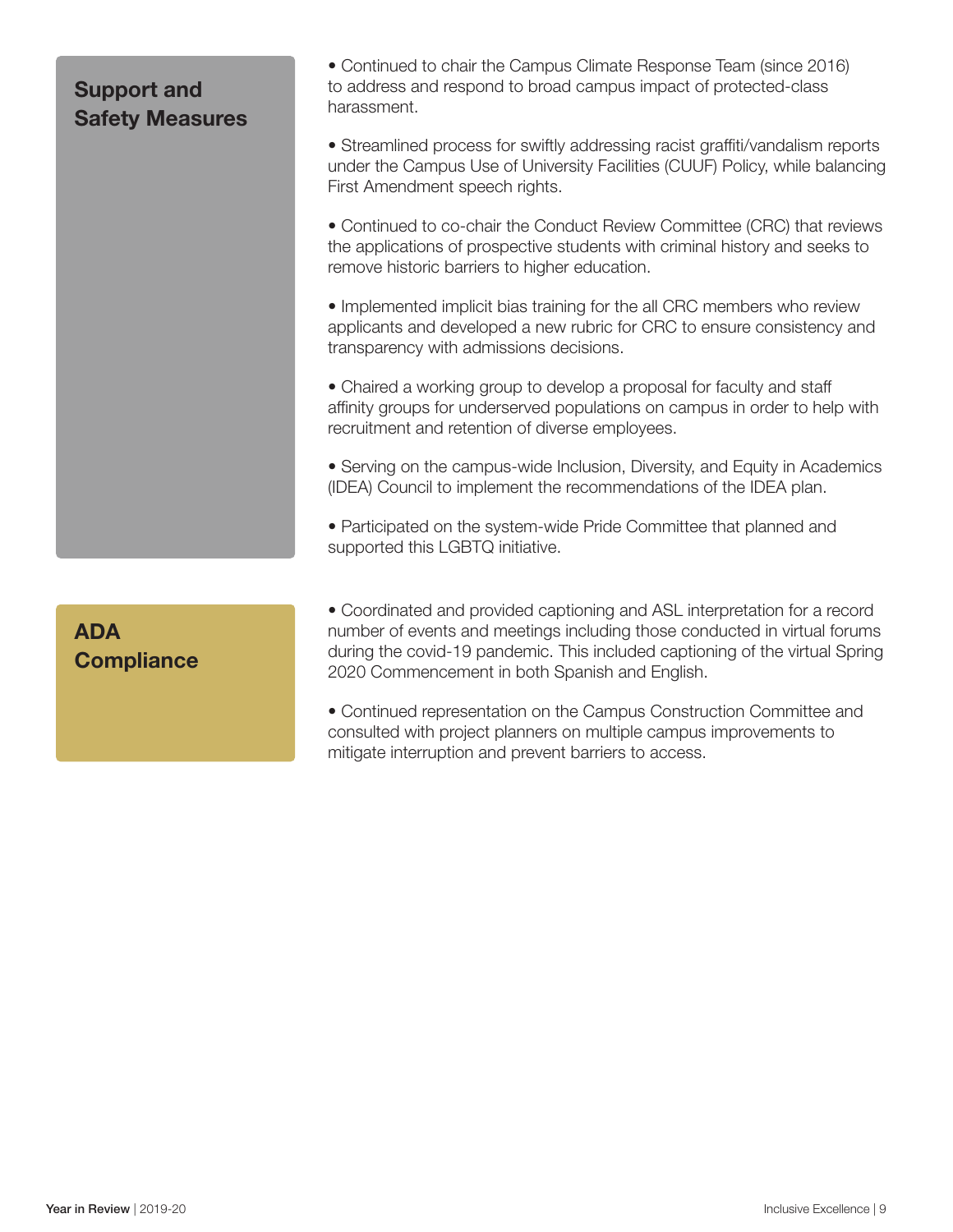

#### **Prevention** Education and Assessment

• After being delayed one year in order to support the Board of Regents' Diversity and Engagement Survey (DES), OIEC will conduct the Campus and Workplace Culture (CWC) Survey for all students, staff, and faculty on the CU Boulder campus in fall 2021. To achieve the necessary high participation rate to better understand the experiences of CU Boulder staff who do not speak English as a primary language, OIEC is planning to administer the survey in Spanish, Mandarin, and Nepali, and to provide in-person translation support as needed for those with challenges using the survey software. Survey results will be provided in Tableau data visualization software which will allow campus members to explore the anonymized data and gain a broader understanding of the findings.

• Apply for the Partnership track of the NSF ADVANCE grant for Organizational Change for Gender Equity in STEM Academic Professions. The goal of this project is to develop a facilitator training program and civility workshop curriculum for leading academic units in improving their departmental culture with separate tracks for faculty and graduate students. This grant would fund training and supporting faculty members to facilitate these workshops and to serve as campus resources for addressing and supporting a culture of inclusion and civility.

### **Case Resolutions**

• Track and evaluate feedback from both CU Boulder and community stakeholders regarding the implementation of the new Sexual Misconduct, Intimate Partner Violence, and Stalking Policy to more comprehensively understand the challenges and benefits of the new formal grievance procedures; continue to research best practices from professional organizations and peer institutions and explore alternative dispute resolutions for sexual misconduct cases.

• Implement a new custom-designed database for case tracking with enhanced features allowing OIEC to more comprehensively identify trends on the campus, department, and unit levels. This will allow OIEC to more readily engage with departments on strategies for cultivating an anti-racist and inclusive culture.